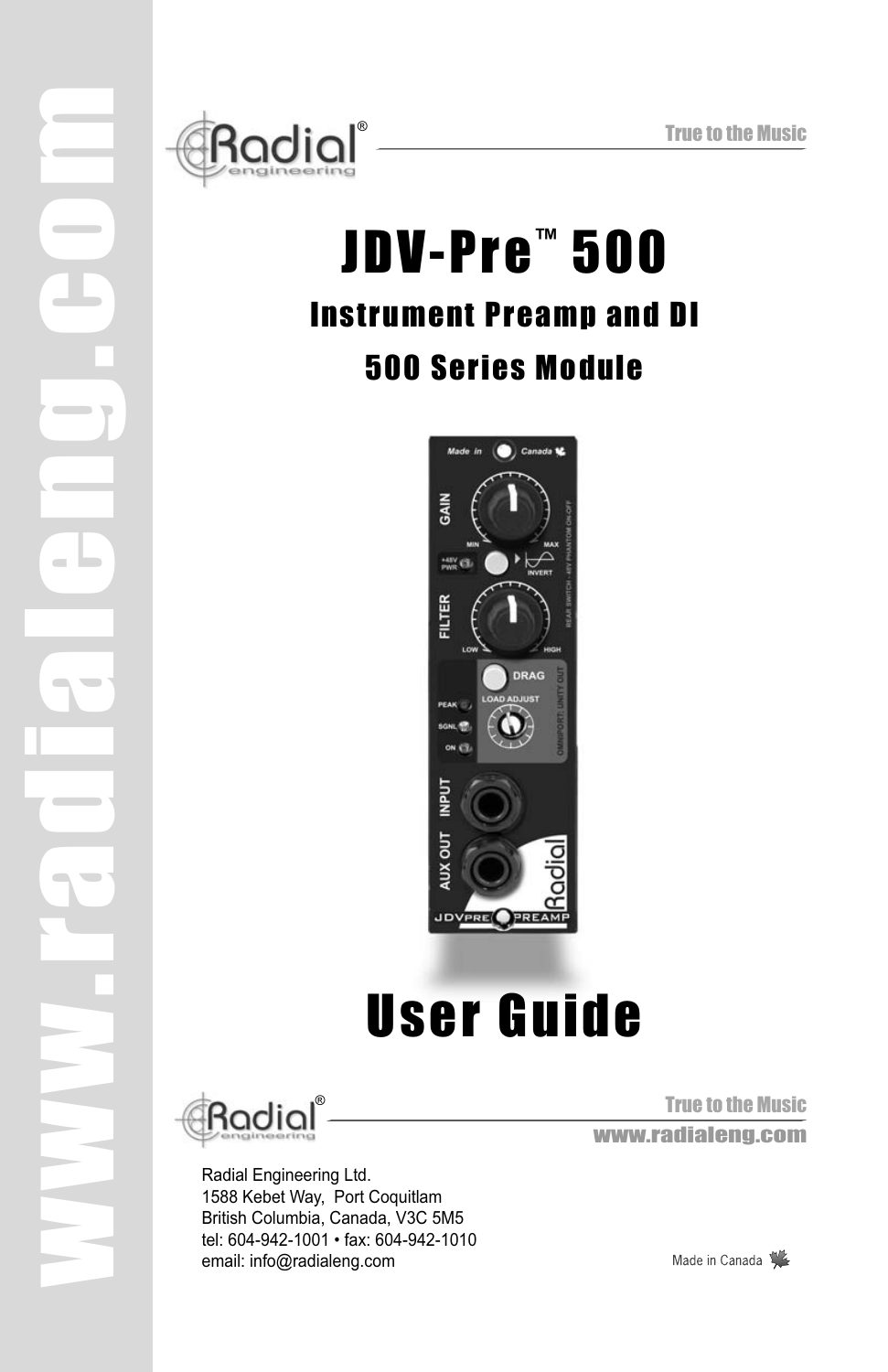## Radial® JDV-Pre™ 500 User Guide

**Congratulations**… you've done it! You have invested in what we believe is one of the most musical sounding instrument preamps ever made. The JDV-Pre went through many design revisions before we finally decided to release it to market. Why so long? Each time we plugged it in, we found ourselves asking for extra bits that could make the JDV that much better.

What this really means is that behind what appears to be a simple control panel are lots of extra cool features that have been carefully incorporated into the design. And the only way to take full advantage of them is to actually read this manual. Once you have done so, there may be questions that have not been answered. For these, we kindly ask that you visit the JDV-Pre FAQ page. This is where we answer questions from users, like yourself, with the latest information that can be helpful when using the JDV-Pre live on-stage or in the studio. If of course you cannot find what you are looking for, either post a question on the FAQ or feel free to send us an email at info@radialeng.com and we will do our very best to get back to you in short order.

Now close your eyes and listen. You are about to hear your vintage Fender Jazz bass for the very first time.

## **WARNING NOTICE TO USER!**

The Radial JDX 500 is not a load box. This means that if you are using it with a guitar amplifier it must be connected to a speaker cabinet or some type of load box. Failure to do so could result in damaging the JDX and your amplifier which of course would not be covered under warranty. Always ensure you have proper cables and connections have been checked. We recommend using high quality 12 gauge speaker cables.

Because the JDX 500 can also be used as a direct input from a guitar, we have instituted a slow flashing LED to let you know when you are in this mode. This safety measure reminds you that you should not connect a guitar amplifier output to the JDX when in guitar mode as this may damage the JDX.

Although preventative safety measures have been designed into Radial 500 series products **we strictly advise against hot-swapping modules** or plugging and unplugging them when the Workhorse or other 500 series rack is powered on. Hot swapping can cause connection sparks at the card-edge connector that could send damaging transients to other equipment. This also greatly reduces the life span of the contacts. Damage due to hot swapping is not covered under warranty. There are no user serviceable parts inside.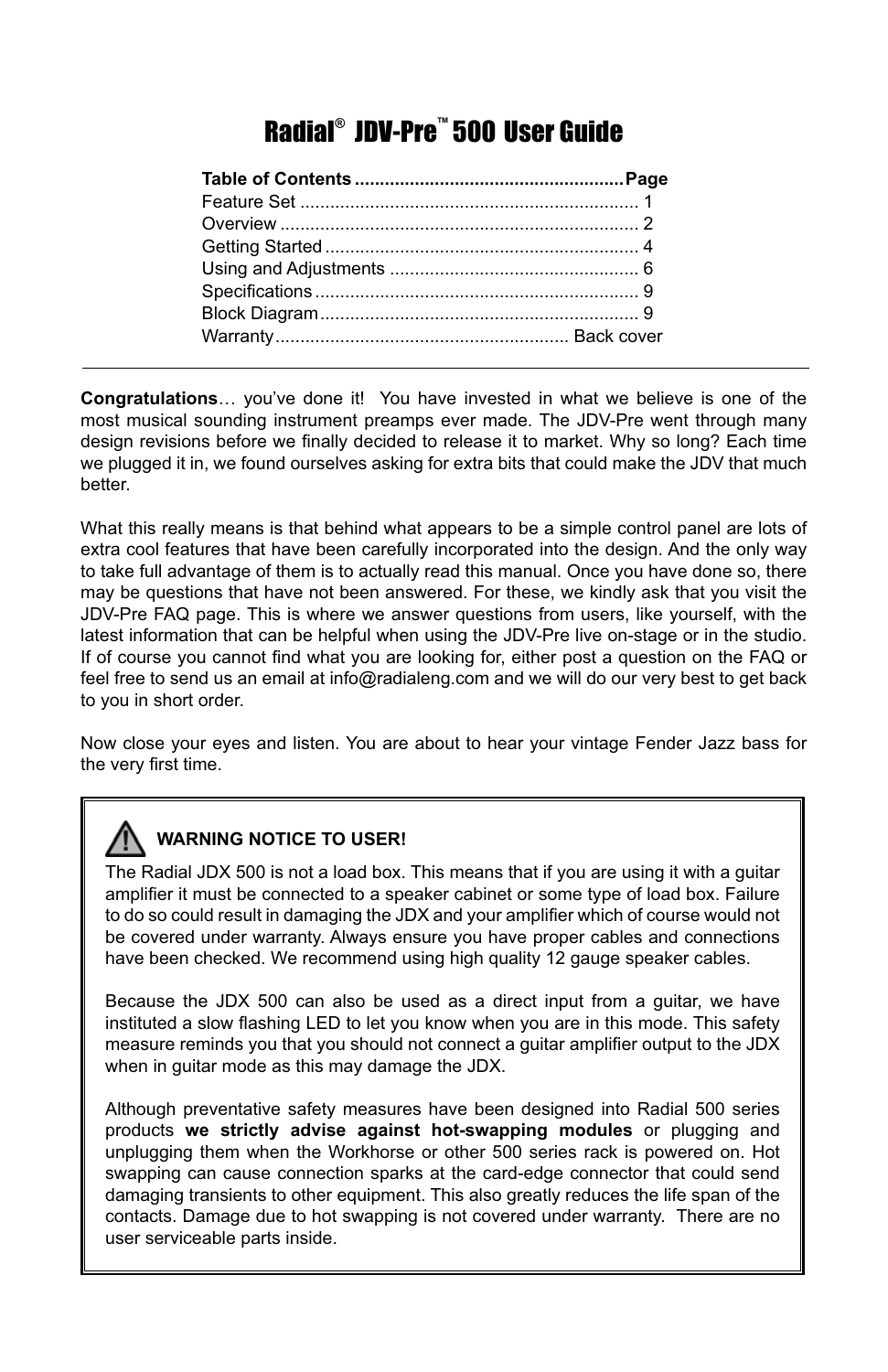

- 1. GAIN: AccuState level control simultaneously adjusts the gain and input sensitivity to ensure lowest noise at all gain settings.
- 2. INVERT: Reverses the polarity on the JDV output. Ideally suited for reducing feedback on stage or can be used in the studio to better phase align two signals for improved stereo imaging.
- 3. HP FILTER: High-pass filter reduces low frequency resonance, helps clean up the sound of acoustic instruments and eliminates run-away feedback. Great for layering tracks when recording.
- 4. DRAG: Engages the Drag control. This shifts the impedance of the front panel  $\frac{1}{4}$ " input from a fixed 3.9meg-Ohms for passive piezo pickups to a variable load for magnetic pickups.
- 5. LOAD ADJUST: Varies the load from 22k-Ohms (fully counterclockwise) to 500k-Ohms (fully clockwise). Replicates the load of a tube amplifier on a magnetic pickups for a smoother, more natural tone. Great for bass and guitar!
- 6. LED INDICATORS: For power, signal present, peak-overload, and phantom power provide visual feedback of the JDV-Pre operating status.
- 7. INPUT: Used to connect high impedance instruments to the JDV-Pre. This front switching jack has priority over the XLR mic input on rear panel of 500 series rack.
- 8. AUX OUT: Buffered output used to feed a quitar amplifier. Transformer isolated to eliminate buzz and hum caused by ground loops.
- 9. OMNIPORT: Balanced, low impedance direct box output (miclevel) designed to feed a snake system and mixing console in a live touring environment. Available when used with the Workhorse rack.
- 10. XLR INPUT (rear panel of rack): Microphone input with phantom power. Enables the JDV-Pre to be used with instrument condenser mics. Transformer coupled for optimal signal flow. This input is disabled when a plug is inserted into the front panel ¼" input.
- 11. PHANTOM POWER Turns on/off the +48V power supplied through the rear panel XLR microphone input. When engaged the front panel LED indicator will illuminate. Used to power condenser microphones connected to the XLR mic input.



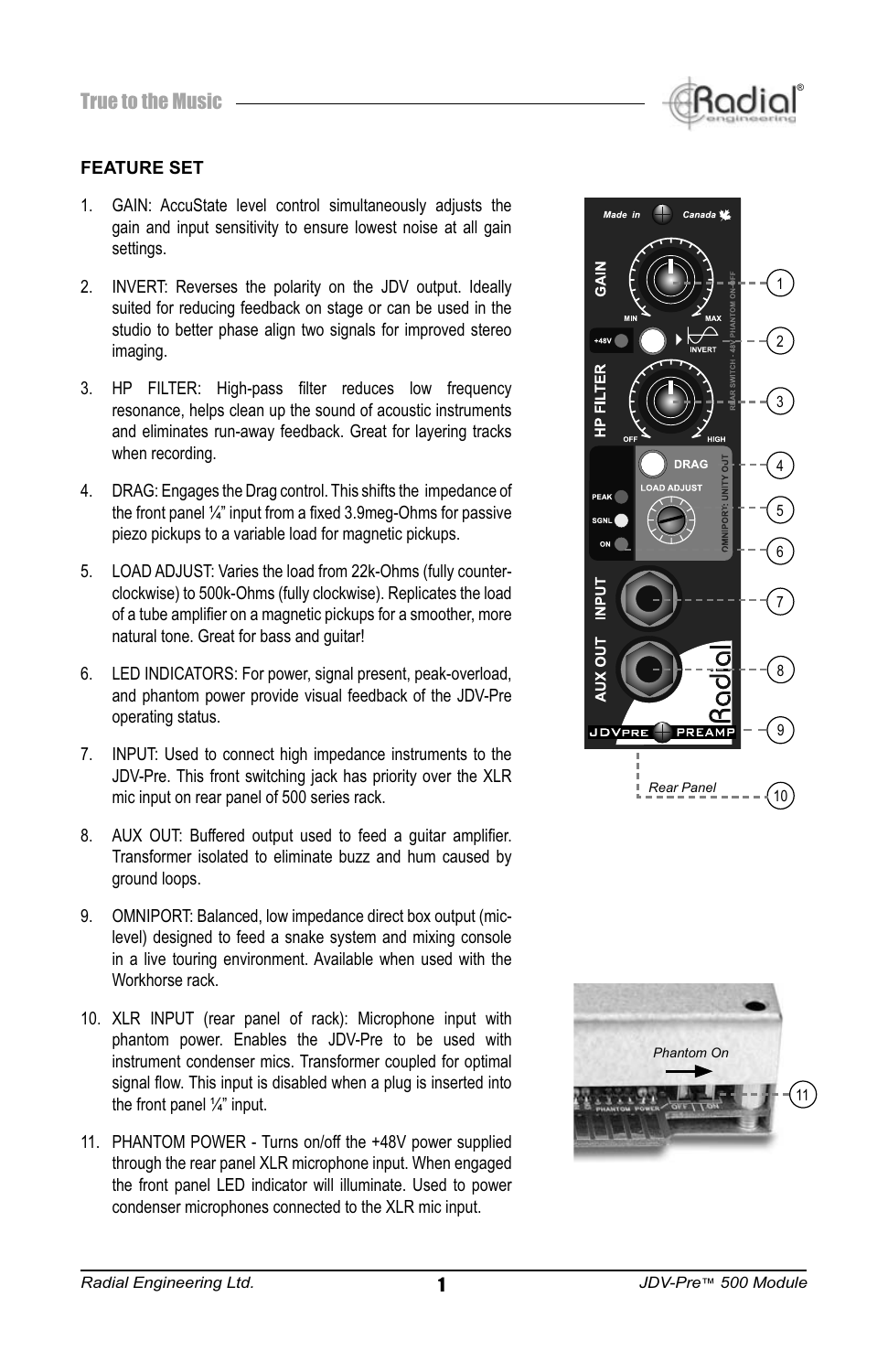

#### **JDV-PRE OVERVIEW**

The JDV-Pre is a preamp dedicated to instruments. In other words, when we designed the JDV-Pre, our goal was to deliver a device that would be equally effective at amplifying a guitar, violin, mandolin or a contra-bass. So we started by optimizing the front end for the most natural tone and widest possible bandwidth. We then added a variable low-cut filter that would enable the engineer to 'size' the preamp so that it would translate the instrument's true character while eliminating problem resonance.

As we developed the design, it became abundantly clear that instruments are amplified in many different ways depending on the transducer. In our audio world, a transducer captures vibrations and converts them into an electrical impulse. This can be in the form of a magnetic pickup that captures the vibrations of a string, a piezo element that captures the vibrations at the bridge or even a microphone capturing the vibrations of sound as it travels through the air.



Each transducer reacts differently to an electrical circuit. For instance a magnetic pickup sounds warmest when the impedance is set around the 200k-Ohm mark. A piezo really works best when the impedance approaches 4meg-ohms. And with condenser and dynamic microphones, one has to consider 48V phantom power, the input impedance and of course how much gain you introduce. The more gain, the more opportunity for noise. The more noise filtering you employ, the more you can affect the instrument's natural harmonics. Great care is needed all the way along.

Once you captured the source, the next goal is to send it along to one or more destinations. For instance when recording, the JDV-Pre must produce a +4dB balanced line output to feed digital audio workstation and a thru-put for the musician's amplifier. On a live stage, the JDV-Pre must also be able to feed the artist's instrument amp and produce a mic-level output like a direct box so that it can feed a snake system.

The JDV-Pre user's guide follows the flow chart above and discusses how each of these functions is addressed. Let's get started!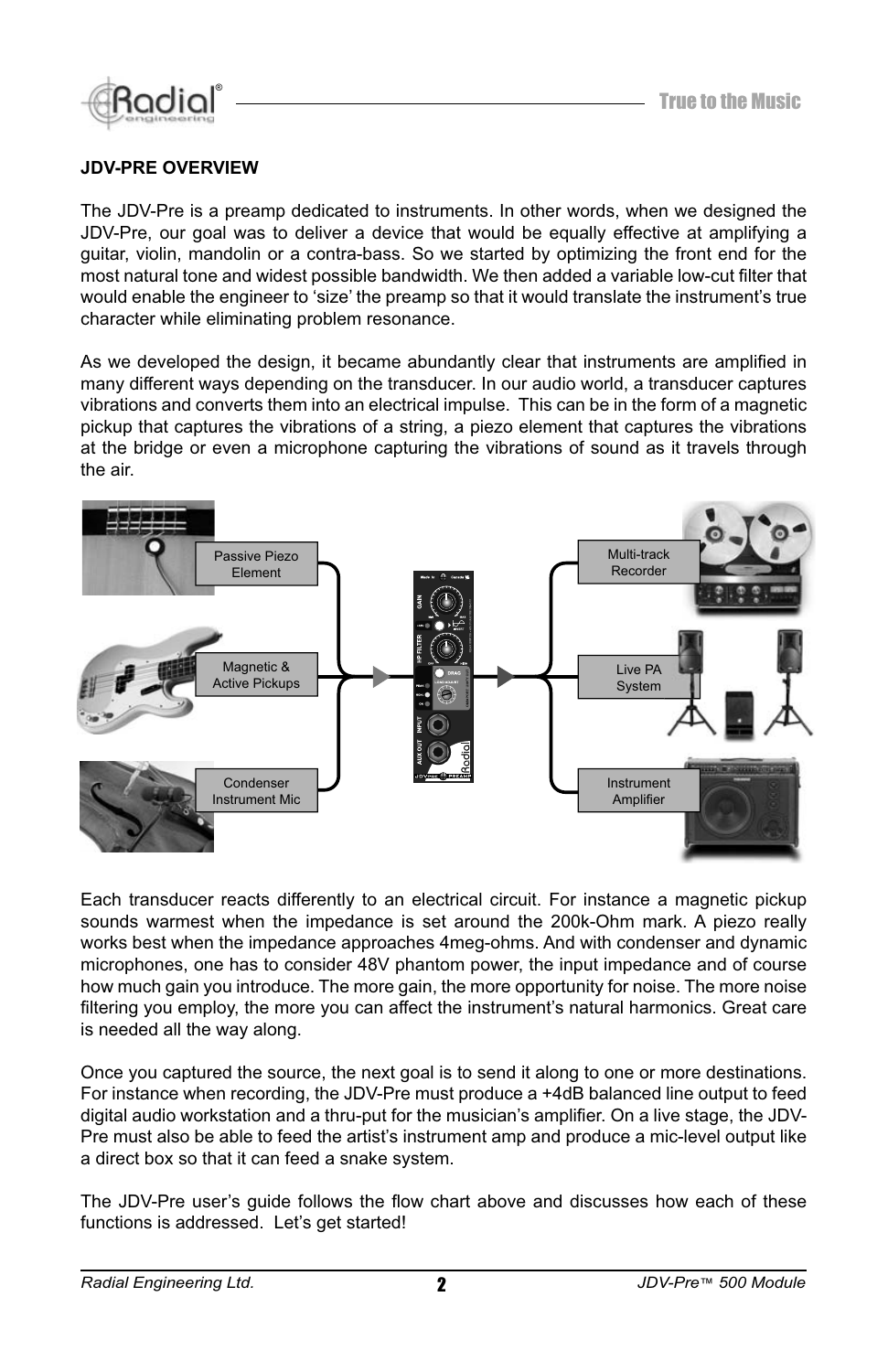

#### **Making Connections**

Before making any connections, start by turning off your audio system and turning all volume levels down. This helps protect equipment from turn-on transients that could damage loudspeakers and other sensitive equipment. We recommend using a power bar with an onoff switch as this makes it easy to turn on and off the 500 series rack, monitors and so on, using a single switch. Carefully plug the JDV-Pre module into your 500 series rack avoiding stress on the card edge connector. Screw the module in to ensure it does not accidentally become dislodged.

The JDV-Pre has two input connections; the front panel ¼" and the XLR as found on the rear panel of 500 series racks. The front panel input connector is typically used for high impedance instrument pickups while the rear XLR is optimized for a low impedance microphone. There are three outputs on the JDV: The front panel aux out which is used as a thru-put to the guitar or bass amplifier when recording; the XLR output on the 500 rack and, if you are using it with a Workhorse, the Omniport which in this case is set up as a balanced low impedance direct box output (mic-level).



If you are familiar with audio equipment you will find the JDV to be extremely easy to use. You plug in, turn up the input gain, adjust the high-pass filter and play. The variations really come down to the type of pickup or microphone you are using.

#### **Start by setting up the JDV-Pre 500 controls as follows:**

- 1. GAIN: set fully counter-clockwise
- 2. HP FILTER: set fully counter-clockwise (bypass)
- 3. INVERT: outward position
- 4. DRAG: outward position (bypassed)
- 5. LOAD ADJUST: set to 12 o'clock position (approximately 200K Ohms)
- 6. If you plan on connecting a condenser mic ensure the phantom power LED is illuminated.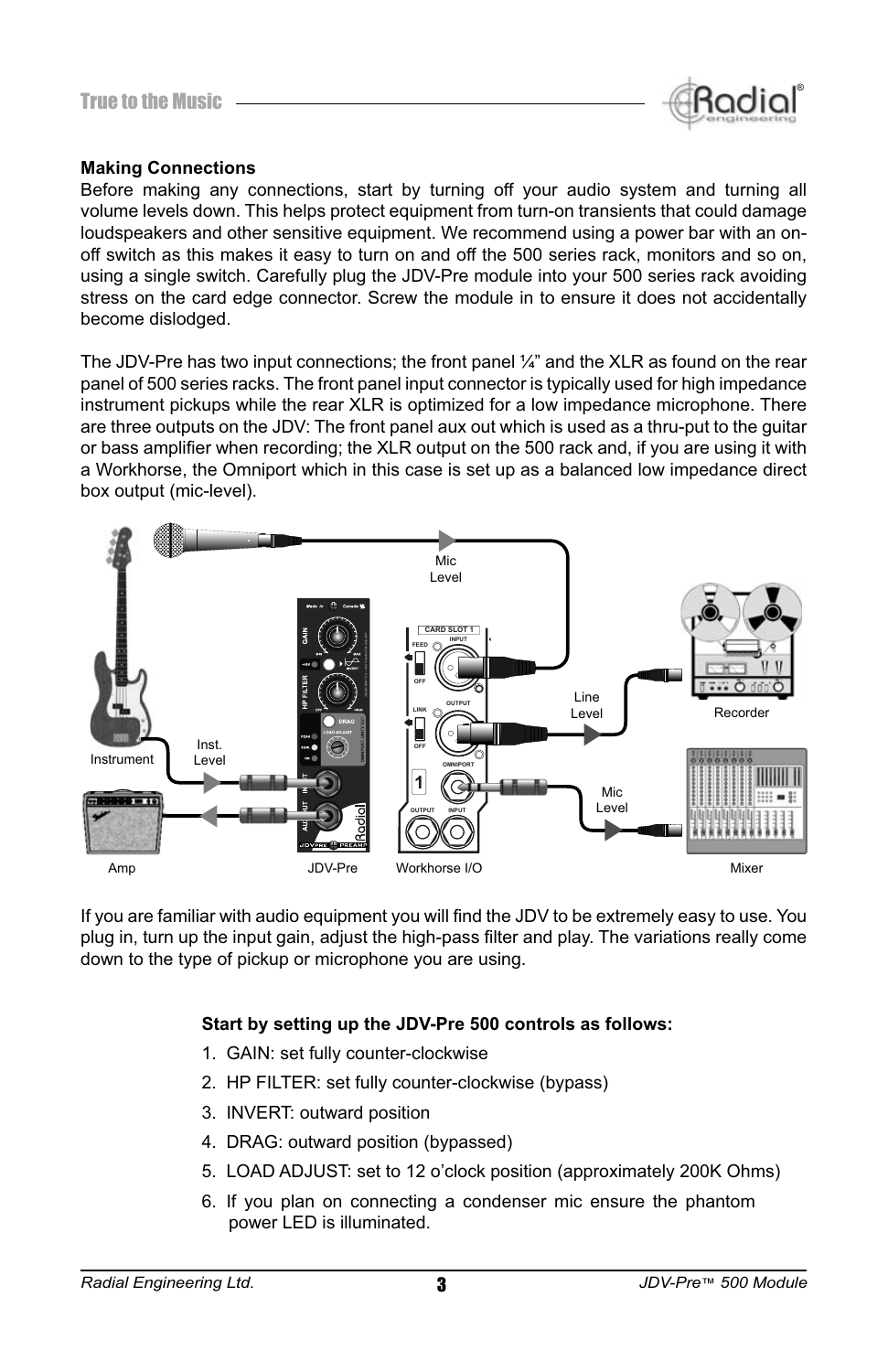

#### **Using magnetic pickups**

Magnetic pickups such as those found on a typical Fender bass are often recorded direct in the comfort of the control room. The JDV-Pre's front mounted  $\frac{1}{4}$ " input connector makes this easy. All you do is plug in, turn up the volume and you are set to go.



Drag control brings the natural tone of the instrument to a whole new level by allowing you to replicate the load on the pickup as if connected to an amplifier. This not only makes the instrument sound more natural, it changes the response of the instrument so that it feels right. To activate, you simply depress the Drag control on switch. This changes the input impedance from 3.9m Ohms (optimized for piezo pickups) to a variable load that ranges from 22k Ohms to 500k Ohms.

Begin by setting the Drag Control to 12 o'clock. Then turn it clockwise. The sound will become brighter with greater clarity. As you turn it counter-clockwise the tone will warm up and sound smoother. Setting the Drag is particularly important if you intend to Reamp the signal down the way (read more about Reamping later in this manual). By adjusting the load with the Drag control, guitars, pedals and amps will sound more realistic.



The JDV-pre is equipped with a  $\frac{1}{4}$ " Aux output on the front panel. This is used to send the instrument signal to a guitar amp while recording. This enables the guitarist to hear himself play through a distorted amp while you capture the dry clean track on your recorder. The Aux out is transformer isolated to help eliminate hum and buzz caused by ground loops. Ground loops are a common problem when interfacing some guitar amps to pro-audio equipment.

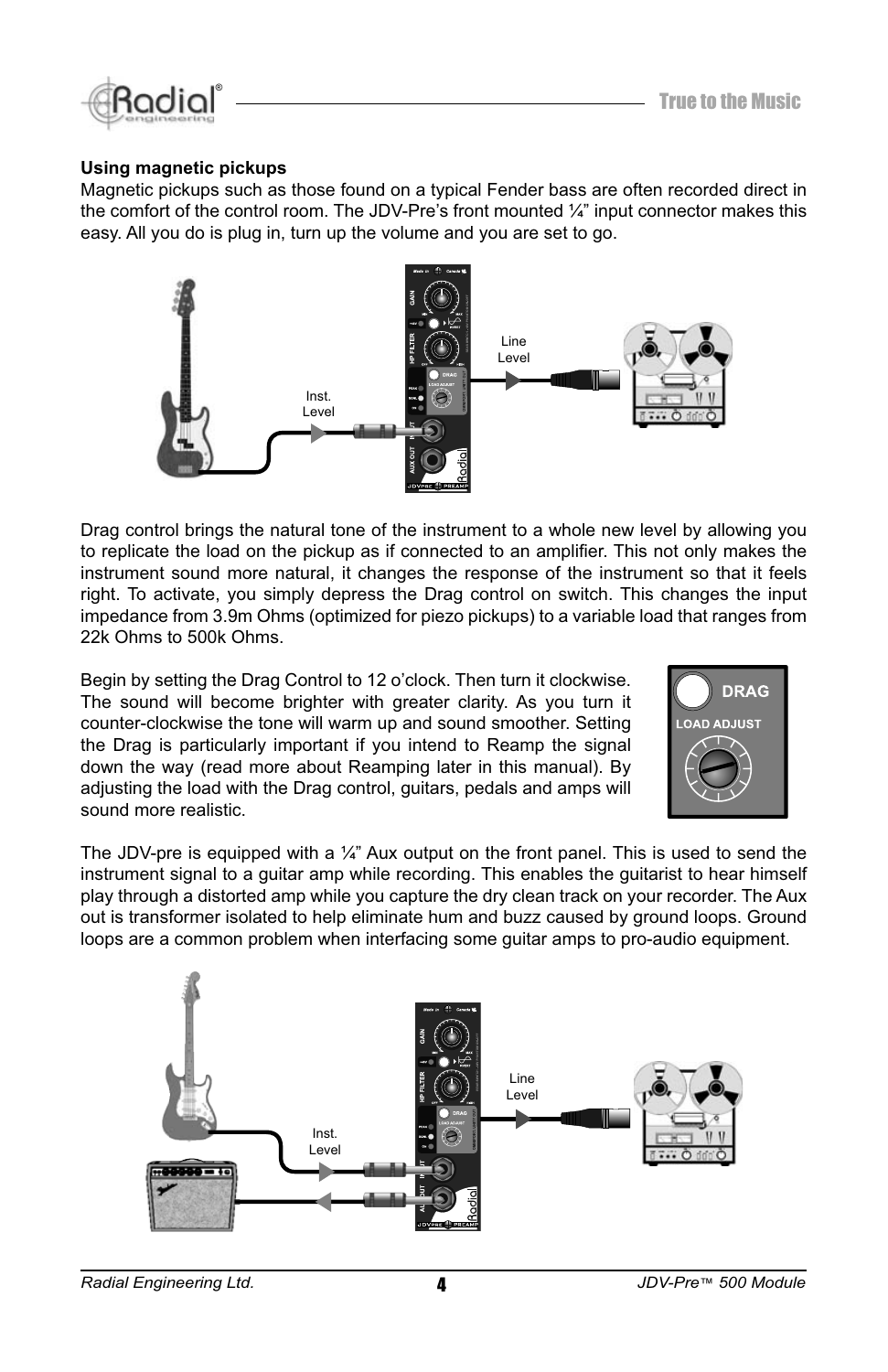

#### **Using an active bass or guitar**

Active pickups have been around for years. They have become more popular since the advent of 5 and 6 string basses. And although these can sound absolutely amazing, more often than not these instruments are so loud, they overload the instrument input on most devices. This is because traditional passive basses generally produce around 1 Volt of signal while their active counterparts (powered with 9 Volt batteries) can deliver well over 6 Volts when played hard! Unless your interface has enough headroom, you will get distortion. The JDV-Pre addresses the problem by providing 30 Volts of headroom for active electronics. Connection is the same as using a passive bass. However, Drag control will have little or no effect on active pickups as the signal is already buffered by the bass's internal electronics.

#### **Using piezo pickups**

Musicians usually complain that piezo equipped instruments sound squawky and harsh. This is not so much the fault of the piezo element as it is the built-in preamp that normally accompanies it. Piezo pickups sound best when they 'see' a very high input impedance. But when you increase the input impedance, you also elevate susceptibility to background noise and hiss. Therefore most manufacturers compromise by using a 1meg-ohm input. This results in an acceptable sound that is functional on a live stage.

But what few realise is that if you couple the output of a piezo transducer directly to a really good high-impedance preamp, you can produce sounds that are as good as a condenser microphone. The JDV-Pre has been carefully crafted with a very high input impedance and ultra low noise circuitry to get the best possible bandwidth and transient response from piezo elements.

By disengaging the Drag Control, the JDV-Pre's input impedance elevates to 3.9 meg-ohms, or about four times higher than the typical input impedance found at the input of most guitar and bass amplifiers. Careful attention is paid to reducing noise while the class-A feed-forward circuit assures the most natural tone. For best results, try to bypass the internal preamp in your instrument and connect the piezo directly to the JDV-Pre's ¼" input on the front panel. You will immediately notice a much warmer, natural sounding tone. This is not only effective on acoustic quitars, but equally so on difficult to amplify instruments such as violin, mandolin, banjo, and contrabass. In the studio and live on-stage, piezo pickups offer consistent results as opposed to microphones where placement can vary the sound from session to session.



Piezo element wired directly to output jack.



Piezo element wired to battery powered preamp.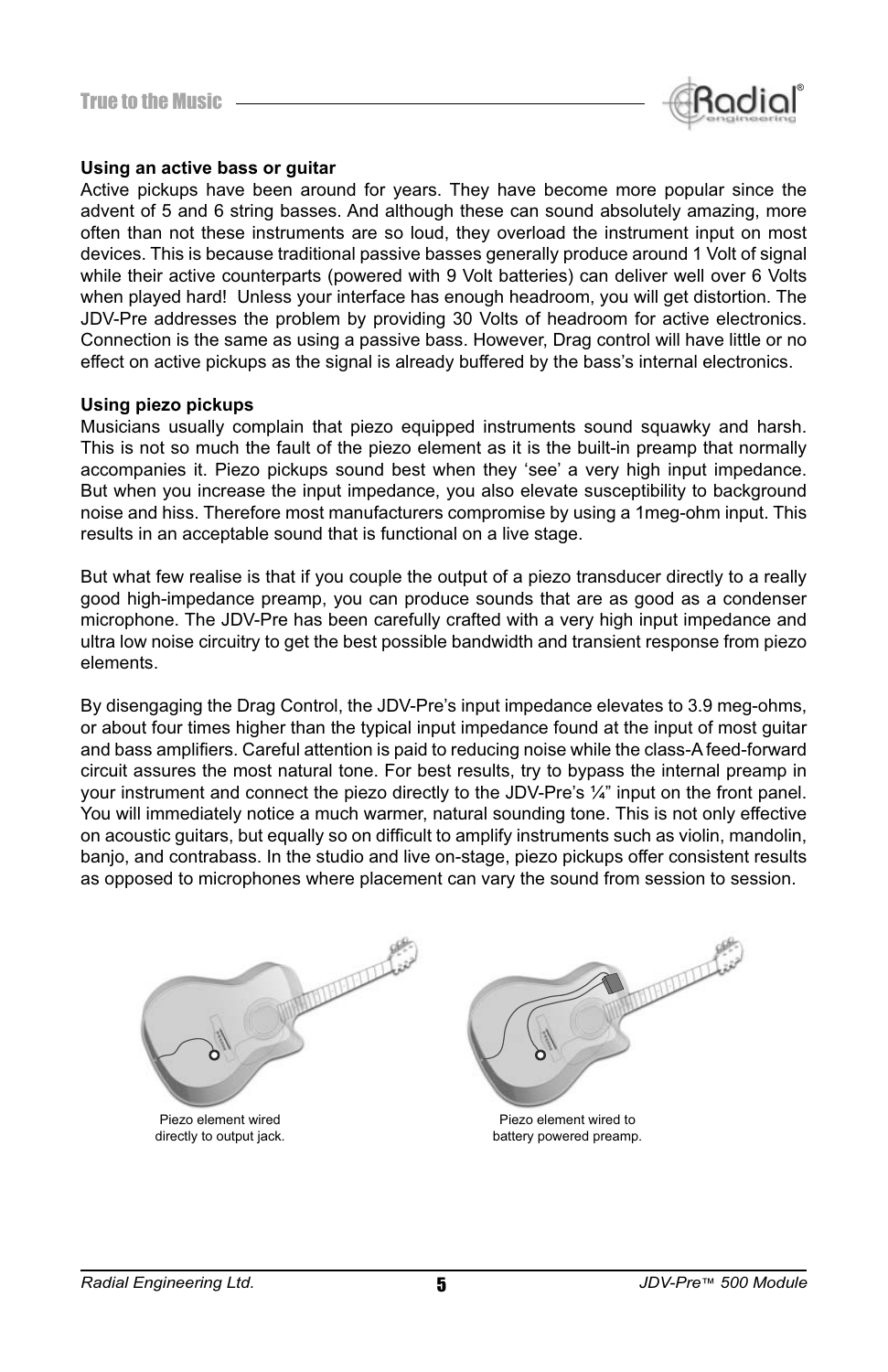

#### **Using an active acoustic guitar**

As described above, most acoustic quitars for stage use are outfitted with some form of transducer and a built-in battery powered preamp. These are designed to be plug and play easy to use, and although they do not necessarily sound the best for studio recording, they are extremely functional for live performance. In the studio they are great for tracking song ideas or recording demos. Those that simply want to use their guitar's built-in preamp with the JDV-Pre will benefit from the huge internal rail voltage the 500 series provides with greater dynamics, headroom and lower distortion.

#### **Using a microphone**

There is no denying… capturing the sound of the instrument with a high quality condenser microphone is just about as good as it gets. The real magic lies, not merely with the choice of mic, but the marriage with the preamp you use. The JDV-Pre's zero-feedback front end Class-A circuit sounds nothing short of remarkable. In fact it sounds so good; don't be surprised if you end up using the JDV-Pre as your go-to mic preamp for vocal tracks too! It sounds fantastically warm and natural and will surely captivate your senses as you start using it.

What truly makes it a marvel is the circuit design and the addition of an old school Hammond broadcast transformer. Transformers naturally compress the sound. This is because transformers do not so much distort, they saturate. In other words, as they reach their maximum signal handling capacity, instead of going from say 1% to 100% distortion like an active circuit, the distortion increases gradually. They naturally compress to create a sonic effect that folks refer to as "vintage". When used on acoustic instruments that are typified with fast transient peaks such as a banjo, acoustic guitar or mandolin, the transformer gently smoothes out the tone.

Connection is made using the rear panel XLR input on your 500 series rack or Workhorse. The JDV-Pre is well suited to accommodate dynamic, ribbon and condenser microphones. To active 48V phantom power, you merely set the phantom switch adjacent to the card edge connector to ON before you plug it into your rack. Although phantom power will not harm dynamic microphones, most engineers tend to turn it off when not in use. This helps reduce the pops that are associated when plugging in equipment.



Note that if the Drag Control is turned on, it will affect the load on the microphone. For fun, try increasing or decreasing the load as you test various microphones. You may find that the effect can be very pleasing on some instruments.

#### **Using the 180º invert switch**

A wonderful feature built into the JDV-Pre is the invert switch. This reverses the electrical polarity of the signal by 180º, essentially putting it out of phase. The most common application for this function when recording is combining two mics to create a stereo field. Sometimes, flipping the polarity can bring certain frequencies in phase resulting in better tone.

Another less known application has to do with using the 180° invert switch to eliminate room resonance. This is primarily applied in live performance environments where the sound from the PA system may be interfering with echo in the room. This can create a hot spot (room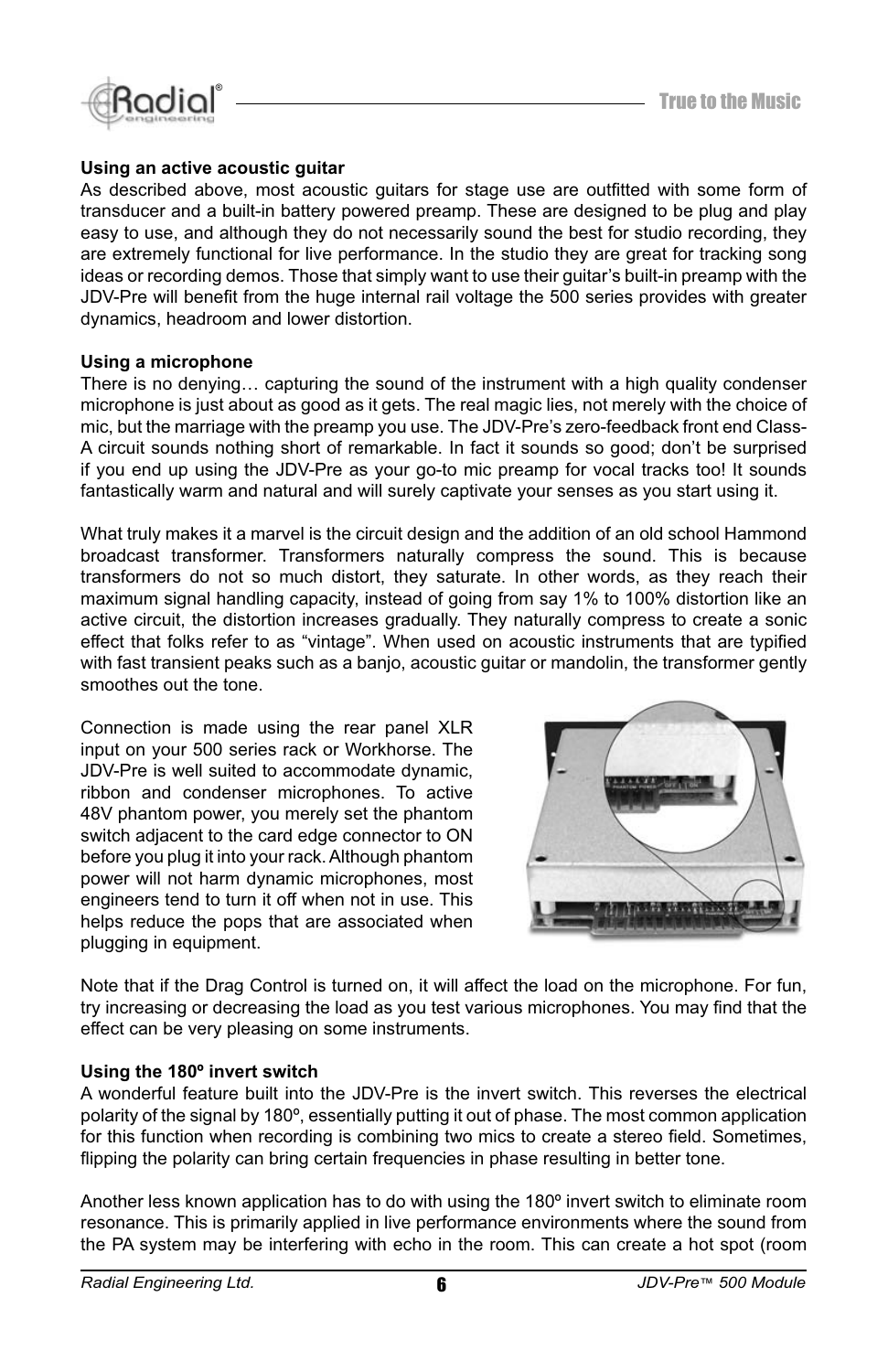

mode) which can amplify certain frequencies causing resonant feedback. By inverting the phase, you basically move the hot spot thus solving the problem.

#### Using the high-pass filter

The JDV-Pre is equipped with a high-pass (low cut) filter that is designed to reduce resonance and excessive low frequency build up from instruments. In fact, it is always on. You just can't hear it. This is because it begins to take effect at 5Hz which of course is well below the human hearing threshold. As you turn it up (clockwise) it slowly rises to gently remove unwanted low frequencies.

Using the high-pass filter with acoustic instruments will change your world for the better. Acoustic instruments are resonating devices with all kinds of harmonics emanating from the body, top, sound hole and neck. When recording, these resonances many not even be immediately audible but depending on the playback system, they can turn what could be a wonderful mix into a low frequency mud fest. The 'Nashville Trick' is eliminating the problem before it hits the recording system. All you do is dial in the high-pass filter until the bottom end cleans up. Once you have found what you think is the cut-off frequency, take the time to play a little longer so that you get use to the effect, and then add some bass back in by dialling backwards. You will be amazed at how well this can work! Not just on acoustics, but also on voice and just about any other musical source.

#### **Using The JDV-Pre in the studio**

Most of the applications detailed above apply to using the JDV-Pre in the studio and on a live stage. But for those that are new at recording, we felt it would be good to discuss a standard recording setup. Generally speaking, if you are recording an acoustic instrument, the instrument is connected to the JDV-Pre and the output will be sent directly to the recording system. Playback for monitoring is normally done via headphones.

When recording electric instruments like a guitar, the process tends to be a little different as the guitar signal will have to feed the effects pedals and amp before it is mic'd. Today, most top studio engineers will record a 'dry' track at the same time as they record the 'wet' guitar signal. This enables them to Reamp the track later to better fit the final mix.

#### **Reamping in the studio**

Once you have recorded a dry track, send the output to a Reamper like the Radial X-Amp. From the X-Amp, you can then drive the signal through various pedals and amplifiers and move the mics around the room to capture the ultimate tone. Best of all, Reamping lets you do the work without the artist having to perform.

#### **The JDV-Pre on a live stage**

The advent of in-ear monitors and line arrays has spawned a demand for better sounding instrument interfaces. In the past, we lived with what we got. Today, artists can truly hear what their instruments sound like and often, they are under-whelmed. The JDV-Pre is perfectly suited for live stages, particularly when coupled with the Radial Workhorse.

Because the JDV-Pre is so clean and void of distortion, it is less susceptible to feedback. This means that instead of having to fight problem frequencies with a radical notch filter, you can quickly dial out the resonance using the high-pass filter and enjoy the natural tone of the instrument. The Radial JDV-Pre is an exceptionally well rounded device that will surprise you with respect to the natural sound it can produce and the efficiency that it brings to your production.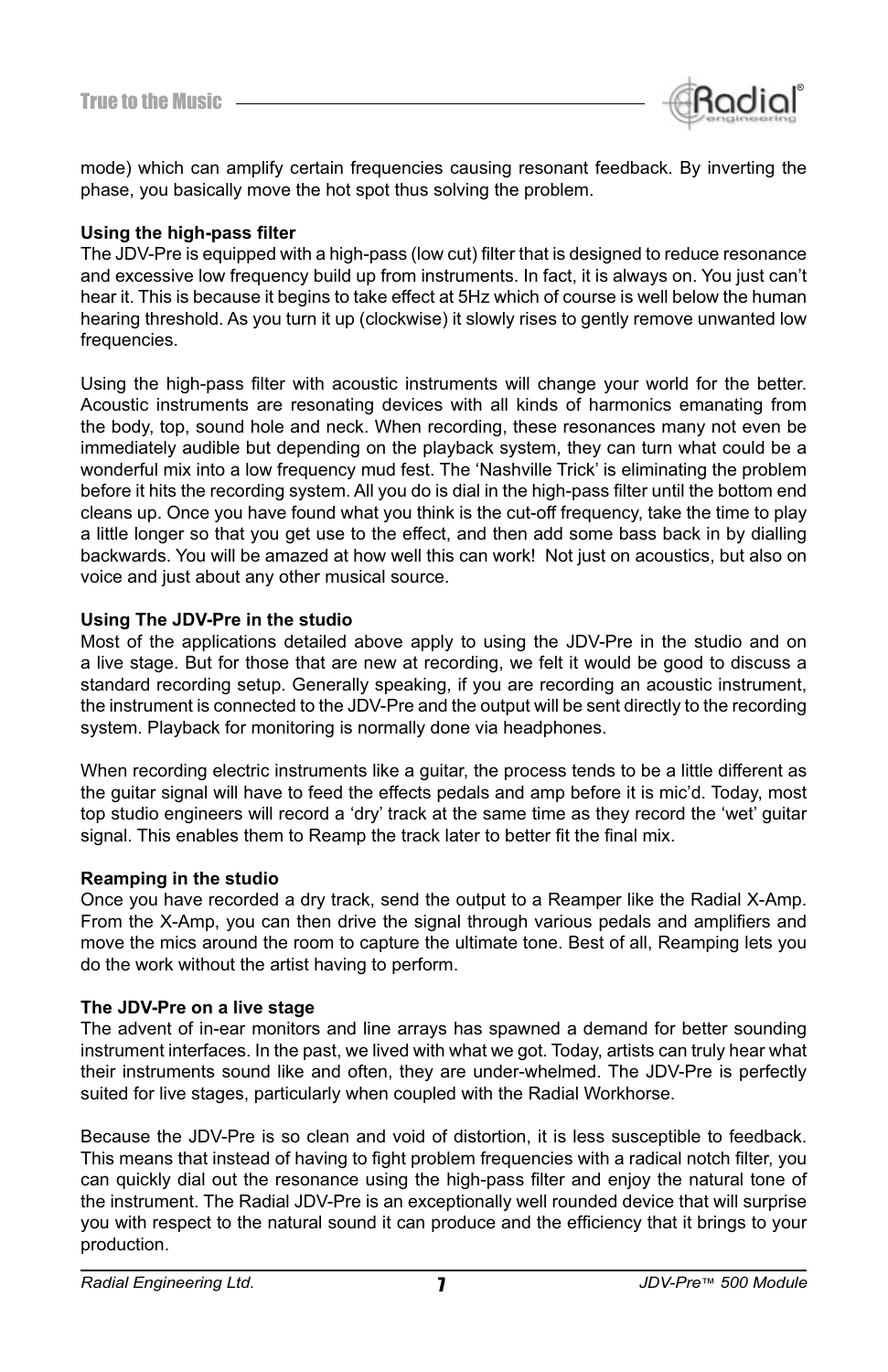

#### **BLOCK DIAGRAM\***



#### **CONNECTOR WIRING**

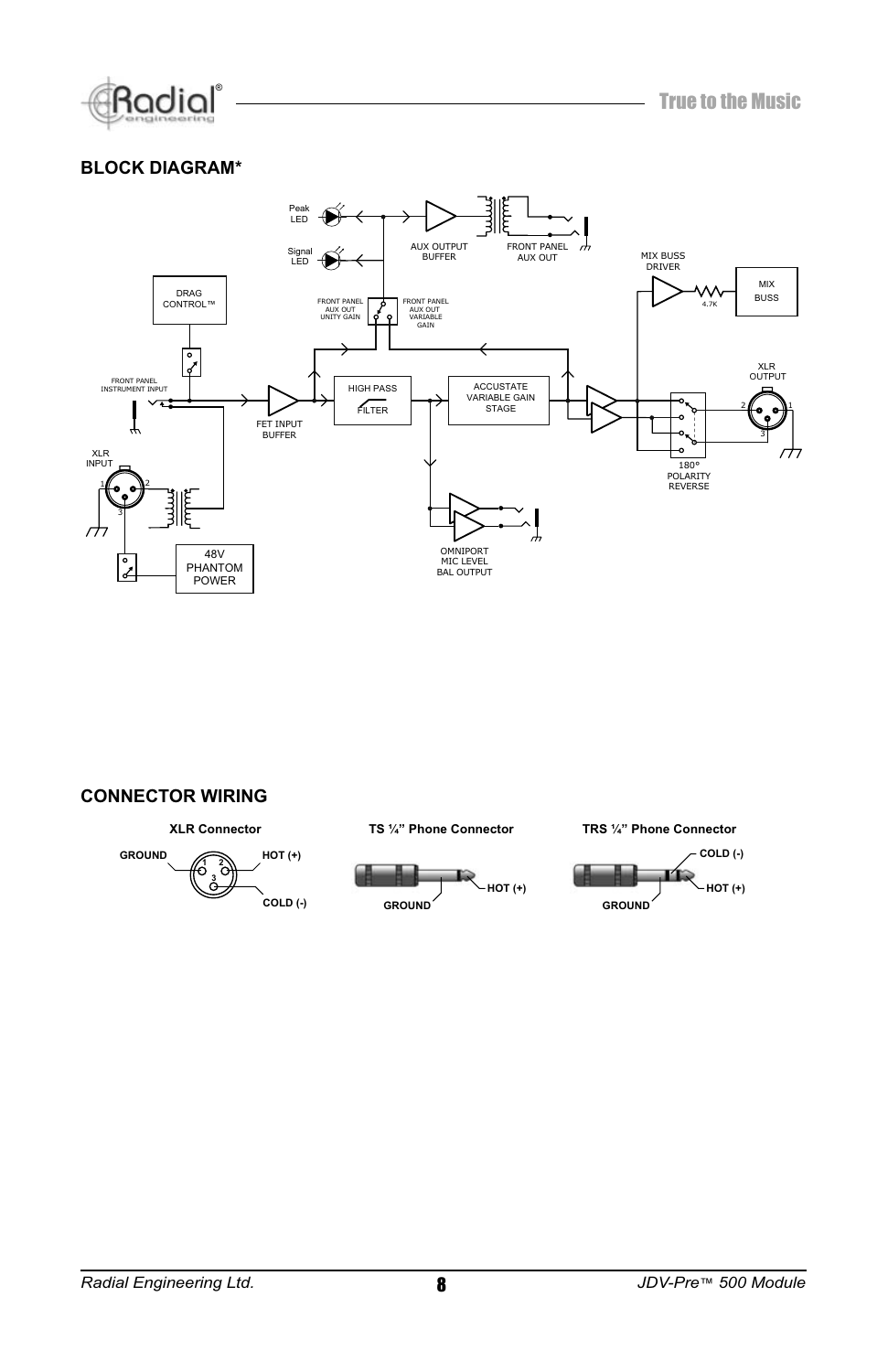

#### **JDV-PRE 500 MODULE SPECIFICATIONS\***

Specification Circuit type **Autopadding discreet component** Clip Level - Input - 1/4" Input Clip Level - Omniport +5dbu input and +25dbu output Clip Level - Output +10dbu Dynamic range <br>
Fruivalent Innut Noise<br>
Fruivalent Innut Noise Frequency Response: 20Hz ~ 20kHz (+/- 2 dB) Front Panel Connectors: Instrument Output, Aux Output Omniport Function:<br>
Output Headroom: 10dbu<br>
10dbu Output Headroom: +10dbu<br>Output Impedance - Aux Out: +10dbu

Output Impedance - Aux Out:<br>Output Impedance - Rear XLR: Output Level Maximum - Rear XLR: +10dbu Current Draw:

**Example 1**<br>
Prelies output 1<br>
Prelies the torical and the substrate of the Class A D<br>
Prelies the torical and the transformer and the transformer and the transformer<br>
Prelies to the transformer and the transformer and th Clip Level - Buss output **Buss Output clips at +12dbu** Due to Class A Design Clip Level - Input - 1/4" Input > +26dbu With Gain Control Set to 2<br>Clip Level - Input - 1/4" Input - 15dbu With Gain Control Set to 10 Clip Light Threshold **+7db** +7db Monitors XLR Output **Monitors XLR** Output Equivalent Input Noise: -90dbu Input Gain Control at 5 and 10 and 10 and 10 and 10 and 10 and 10 and 10 and 10 and 10 and 10 and 10 and 10 and 10 and 10 and 10 and 10 Gain - Maximum - XLR - Rear: 46db Input Gain Control at 10<br>
Gain - Omniport: 40db 1/4" input Gain Control at 10<br>
With relation to 1/4" input Input - Rear Panel XLR: Transformer Isolated Microphone Level With Phantom Power Input Impedance - 1/4" Input: 3.9M<br>
Input Impedance - 1/4" Input: 22K to 500K<br>
Drag On Input Impedance - 1/4" Input: 22K to 500K Drag On

321 Ohms, Balanced Output

With relation to 1/4" input

*\* Subject to change without notice.*